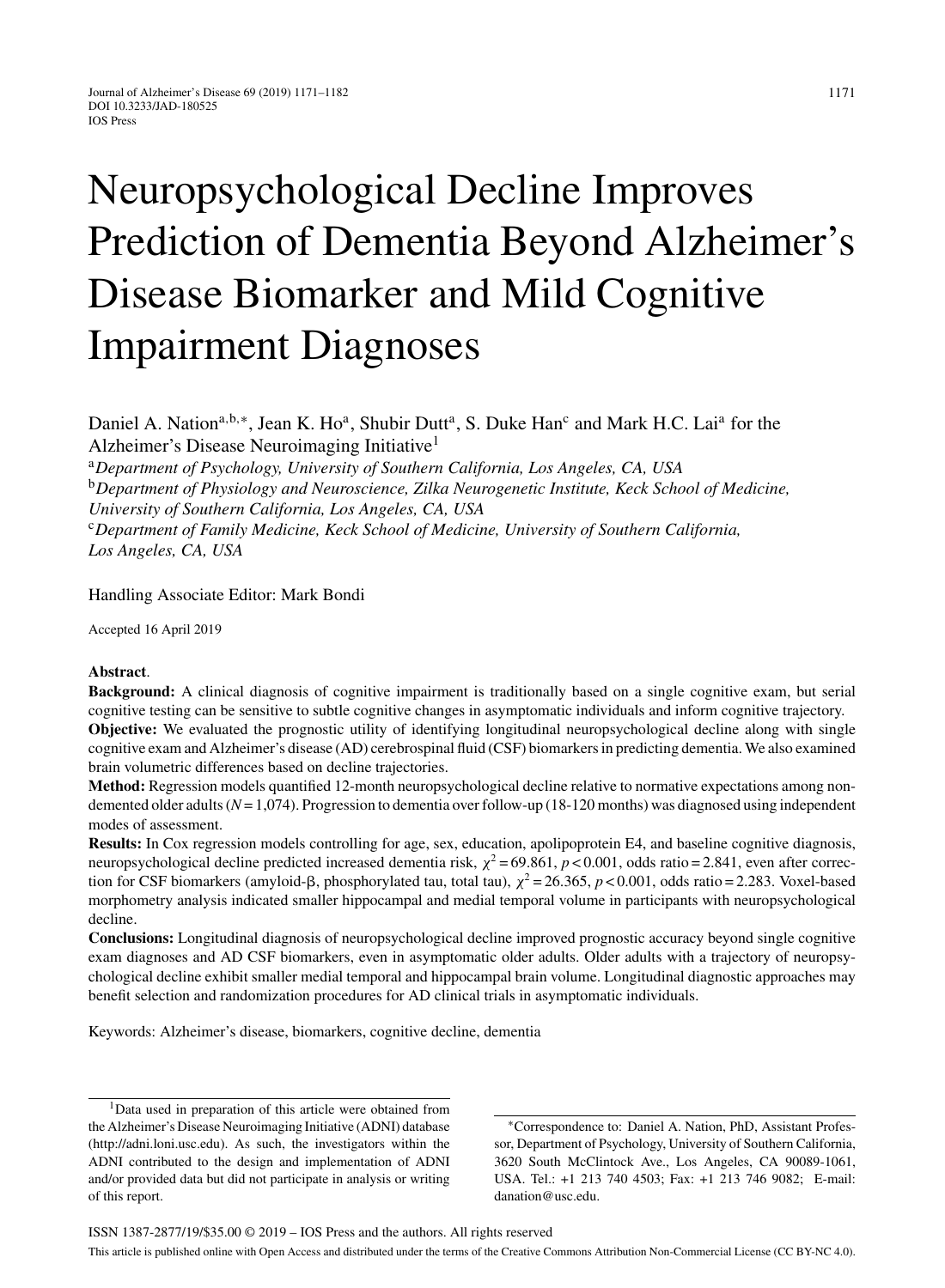# **INTRODUCTION**

The vast majority of age-related dementias involve insidious cognitive decline that can be difficult to distinguish from normal aging [1]; thus, identification of older adults at risk for dementia presents a challenge to prevention efforts. It is increasingly recognized that these insidious declines may occur even in adults with normal range cognition [2–5]. Single exam diagnosis of mild cognitive impairment (MCI) cannot capture these subtle cognitive changes, and is an inherently unstable diagnosis that is of uncertain prognostic significance [1].

Consistent with recent changes to diagnostic guidelines for research, efforts are currently focused on treating individuals before symptoms emerge, underscoring the need for tools to assess subtle cognitive changes in asymptomatic individuals [6]. Detecting cognitive change within normal range performance requires serial cognitive testing, but there are several factors complicating interpretation of serial cognitive exams. Many tests show substantial practice effects that lead to improved scores on follow-up examinations [7], and regression to the mean causes baseline scores more distal to the mean to trend toward the mean at followup [8]. Although normative-referenced scores are commonly employed to aid interpretation of raw neuropsychological scores at baseline, interpretation of serial exam scores is rarely anchored to normative data on expected serial exam performance in healthy individuals. Use of linear regression methods to determine expected change on serial exams in a robustly normal population may aid in efforts to characterize neuropsychological decline (NP decline) relative to expectations [8, 9]. Practice effects and regression to the mean would be reflected in these norm-referenced NP decline scores, making a lack of a practice effect a potential indicator of subtle decline, as suggested by prior research [10, 11].

Numerous studies support the value of decline on neuropsychological testing in the prediction of dementia [3, 12], and prior work has related preclinical cognitive decline to biomarker abnormalities [13–15]. However, the vast majority of studies have focused on how biomarker-based pathological assessments influence preclinical decline [16, 17], or have used methods that cannot operationalize NP decline in asymptomatic individuals who are performing within normal range [3, 12]. To our knowledge no studies have used a norm-referencing

approach to examine whether longitudinal NP decline contributes to dementia prognosis beyond single exam cognitive diagnosis and Alzheimer's disease (AD) biomarkers. We sought to determine whether longitudinal NP decline adds unique prognostic information and to provide a simple tool to identify older adults with and without NP decline on a standard 12-month follow-up examination. We used linear regression in a robustly normal sample to generate norm-referenced NP decline scores representing worse than expected performance at 12-month follow-up [8, 9]. These norm-referenced scores aid in the interpretation of neuropsychological performance over a one-year interval. In order to determine the value of our specific method, we also compared our results to the simpler approach of calculating norm-referenced change scores to quantify decline over 12 months. Finally, we also investigated differences in brain volumes between adults with and without NP decline in order to better understand the neuroanatomical basis for NP decline.

# **MATERIALS AND METHODS**

# *Participants*

Data were obtained from the Alzheimer's Disease Neuroimaging Initiative (ADNI) database (http://adni.loni.usc.edu). Participants were recruited from more than 50 sites across the United States and Canada. Inclusion criteria include: age 55–91 years, permitted medications stable for 4 weeks, study partner accompanying participant to visits, Geriatric Depression Scale <6, Hachinski Ischemic Score ≤4, adequate visual/auditory acuity, good general health, 6th grade education or work history equivalent, and fluent English or Spanish. Exclusion criteria were any significant neurological disease or head trauma history. This study was conducted according to Good Clinical Practice guidelines, the Declaration of Helsinki, US 21CFR Part 50- Protection of Human Subjects, and Part 56- Institutional Review Boards, and pursuant to state and federal HIPAA regulations. All participants and/or authorized representatives provided written informed consent.

We included 1,074 older adults enrolled in ADNI-1, ADNI-Grand Opportunity, and ADNI-2 who were dementia-free at baseline, remained dementiafree at 12-month follow-up, and underwent variable follow-up with serial neuropsychological and clinical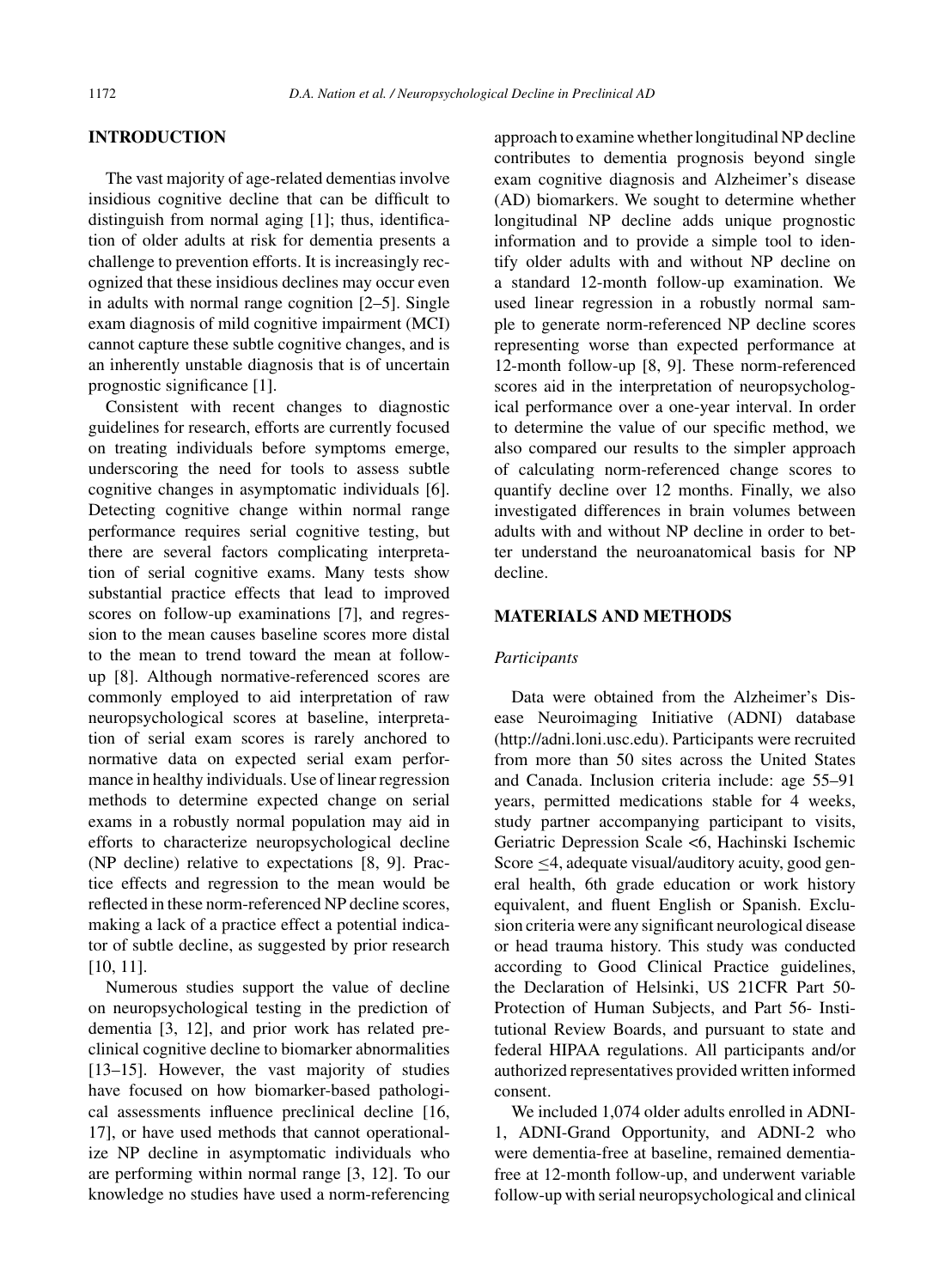exams (18–120 months from baseline). A subset (*n* = 755) also underwent baseline lumbar puncture for quantification of cerebrospinal fluid (CSF) AD biomarkers.

#### *AD biomarkers and genetic data*

Roche Elecsys immunoassays determined CSF  $amyloid- $\beta$  (A $\beta_{1-42}$ ), phosphorylated tau (*P*-tau), and$ total tau (T-tau) in pg/mL, following Roche Study Protocol at the UPenn/ADNI Biomarker Laboratory [18]. Biomarker abnormality was determined by published cutoff values:  $A\beta_{1-42}$  (<964 pg/mL) and *P*-tau (>23.2 pg/mL) [19].

Apolipoprotein E (APOE)  $\varepsilon$ 4 carrier status was determined from blood samples and classified by the presence of one or more copies of the APOE  $\varepsilon$ 4 allele.

# *Neuropsychologically-defined MCI diagnosis*

Cluster analysis of ADNI neuropsychological measures was used as previously described to obtain empirically-derived groups of baseline cognitively normal and MCI participants for our analysis [20, 21]. Briefly, participants who were ADNI-diagnosed cognitively normal at baseline and 12-month follow-up, and remained normal for all available followup (12–120 months), were used as a robust norm-reference group  $(n=294)$ . Linear regression calculated age- and education-corrected z-scores for the entire sample based on the norm-reference group. These z-scores were cluster analyzed with Ward's method using squared Euclidean distance. Consistent with prior studies [20], tests of memory were the Rey Auditory Verbal Learning Test (RAVLT) delayed recall and retention total correct; tests of attention/executive function were Trail Making parts A and B, completion times; and tests of language were Animal Fluency total correct score and the Boston Naming Test (BNT) spontaneously correct score. To replicate previously reported groupings, a 4 cluster solution and the existence of a cluster-derived normal group was confirmed (see Supplementary Figure 1).

Participants from the robust normal group were combined with the cluster-derived normal group to form the cognitively normal (CN) group  $(n=651)$ and all MCI groups were combined as a single cluster-derived MCI group (*n* = 411). Twelve participants were not diagnosed due to missing data.

# *Quantification of neuropsychological (NP) decline*

Performance at baseline and 12-month follow-up was used to identify NP decline averaged across tests of memory, attention/executive function, and language function. Test scores by domain were as follows: memory, AVLT trials 1-5 total score, AVLT trials 6 and 7 average; attention/executive function, Trails A and Trails B; language function, Animal Fluency and Vegetable Fluency.

Linear regression models were used to calculate NP decline based on the set of robust norm-reference controls described above. Prediction equations were developed using linear regression models with baseline neuropsychological performance as a predictor of future performance at 12-month follow-up. Demographic factors were not used in regression models, but instead were included as covariates in Cox regression models predicting progression to dementia. All normative regression models were visually inspected for linearity. Where outliers were observed, model fit was examined with and without outliers. All data were retained in statistical models, except for one subject in the robustly normal sample who exhibited an influential outlier on Trails A.

We used the linear regression model (Equation 1) assuming that baseline performance (*X*) can predict future performance (*Y*) using the intercept (*a*) and slope (*b*) of a robust normal sample with a random, normally distributed error term  $(\varepsilon)$ . Linear regression models from the robust normal sample yielded equations predicting 12-month performance from baseline performance (Equations 2–7).

- 
- Eq. 1  $Y = a + bX + \varepsilon$ <br>Eq. 2 Predicted AVLT Eq. 2 Predicted AVLT Trials 1–5 total =  $13.214 + (0.720 \times$  Baseline AVLT Trials 1–5 total)
- Eq. 3 Predicted AVLT Trials 6-7 aver $age = 3.270 + (0.645 \times Baseline$  AVLT Trials 6-7 average)
- Eq. 4 Predicted Trails A  $(log) = 0.589 +$  $(0.598 \times$  Baseline Trails A (log))<br>Predicted Trails B (log)=0.656 +
- Eq. 5 Predicted  $(0.643 \times$  Baseline Trails B (log))<br>Eq. 6 Predicted Animal Fluency
- $Fluency = 8.410 +$  $(0.623 \times$  Baseline Animal Fluency)<br>Eq. 7 Predicted Vegetable Fluency =
- Fluency =  $4.464 +$  $(0.687 \times$  Baseline Vegetable Fluency)

For our measure of NP decline, we calculated the discrepancy between actual performance at 12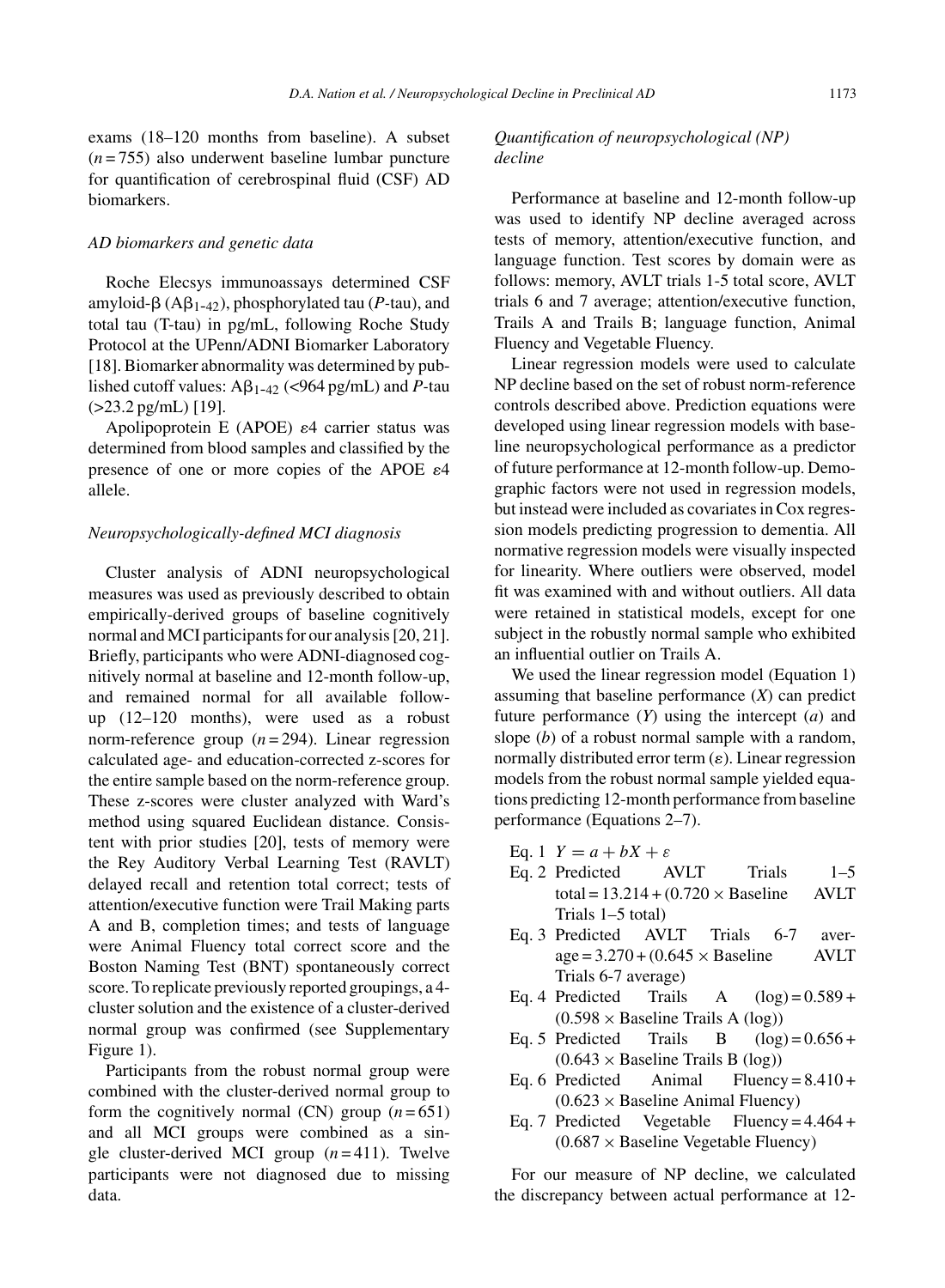month follow up  $(Y_o)$  and predicted performance based on regression models from the robustly normal sample  $(\hat{Y})$ . This discrepancy was then standardized by the standard error of the estimate  $(S_{y.x})$ from the robustly normal regression model (Equation 8) [8]. The following lists  $S_{y.x}$  for each prediction equation: Equation  $2 = 7.7950$ ; Equation  $3 = 2.7855$ ; Equation  $4 = 0.10087$ ; Equation  $5 = 0.13741$ ; Equation  $6 = 4.0650$ ; Equation  $7 = 3.2700$ .

Eq. 8 NP decline<sub>z-score</sub> = 
$$
\frac{Y_o - \hat{Y}}{S_{y.x}}
$$

# *Diagnosis of AD dementia*

Our primary study outcome was progression to AD dementia. In order to avoid circularity, dementia diagnostic criteria did not include any of our predictive NP decline markers described above. We used the ADNI study criteria based on modes of assessment that are independent of our NP decline measure. Specifically, participants diagnosed with dementia had to 1) have memory complaints, 2) score between 20–26 (inclusive) on the Mini-Mental State Examination (MMSE), 2) have a Clinical Dementia Rating (CDR)  $0.5$  or  $1.0$ ,  $3)$  score  $\lt 8$  for  $16$ or more years of education, <4 for 8–15 years of education, or <2 for 0–7 years of education on the Logical Memory II subscale (Delayed Paragraph Recall) from the Wechsler Memory Scale-Revised (maximum score of 25), and 5) meet the National Institute of Neurological and Communicative Disorders and Stroke-Alzheimer's Disease and Related Disorders Association (NINCDS/ADRDA) criteria for probable AD [22].

#### *Statistical analyses*

Hierarchical Cox regression analyses evaluated the predictive utility of NP decline in identifying those at risk for more rapid progression to dementia over all follow-up, and all findings were confirmed over fixed 48-month follow-up. We also examined progression to MCI or dementia over all followup among cognitively normal older adults. The first model included all participants and corrected for age, sex, education, APOE  $\varepsilon$ 4 carrier status, and baseline cognitive diagnosis (first step in regression model), before examining incremental model improvement beyond baseline NP performance with the addition of NP decline (second step in regression model). The second model included individuals with biomarker data and corrected for age, sex, education, APOE

4 carrier status, baseline cognitive diagnosis, and  $CSF$  A $\beta_{1-42}$ , *P*-tau, and T-tau (first step in regression model), before examining incremental model improvement beyond biomarkers and baseline NP performance with the addition of NP decline (second step in regression model). NP decline and CSF  $A\beta_{1-42}$  values were reflected prior to modeling in order to yield unidirectional odds ratios for all markers (higher indicates greater risk).

NP decline was examined as a continuous measure in all Cox regression analyses. To visualize improved prediction of dementia with addition of NP decline, *post-hoc* receiver operating characteristics (ROC) curve analysis was conducted and a cutoff yielding optimal dementia prediction was used to bisect the sample into those without NP decline (NP-) versus those with NP decline (NP+).

In order to determine whether our NP decline indicator was superior to simple change score calculations, we compared our results to those derived from a simple normalized change score approach. We also conducted additional analyses to ensure study findings were not biased by the inclusion of the robustly normal sample in all models. First, we divided our robustly normal sample into two roughly equal samples using a binary random number generator. Second, we re-calculated NP decline using half of the robustly normal sample. Finally, we replicated our primary analysis of NP decline as an independent predictor of progression to dementia after excluding the half of the robustly normal sample we used to generate the NP decline scores.

All statistical analyses were conducted in SPSS version 24. Significance tests were two-tailed and used a cutoff of  $p < 0.05$ . False discovery rate (FDR) cutoff at 0.05 was used to ensure control for multiple comparisons and reduce type 1 error for all *a priori* tests.

# *Neuroimaging acquisition, processing, and analyses*

A subset of 1,061 participants from the ADNI study underwent 3D T1-weighted brain MRI at baseline. Scans were downloaded from the online ADNI database (<http://adni.loni.usc.edu/>). Images were acquired across 64 sites on Siemens, GE, and Phillips scanners at 1.5T or 3T magnet strength. T1-weighted sequences were either magnetization prepared rapid acquisition gradient echo (MP-RAGE) or inversion recovery spoiled gradient recalled (IR-SPGR). Specific scanning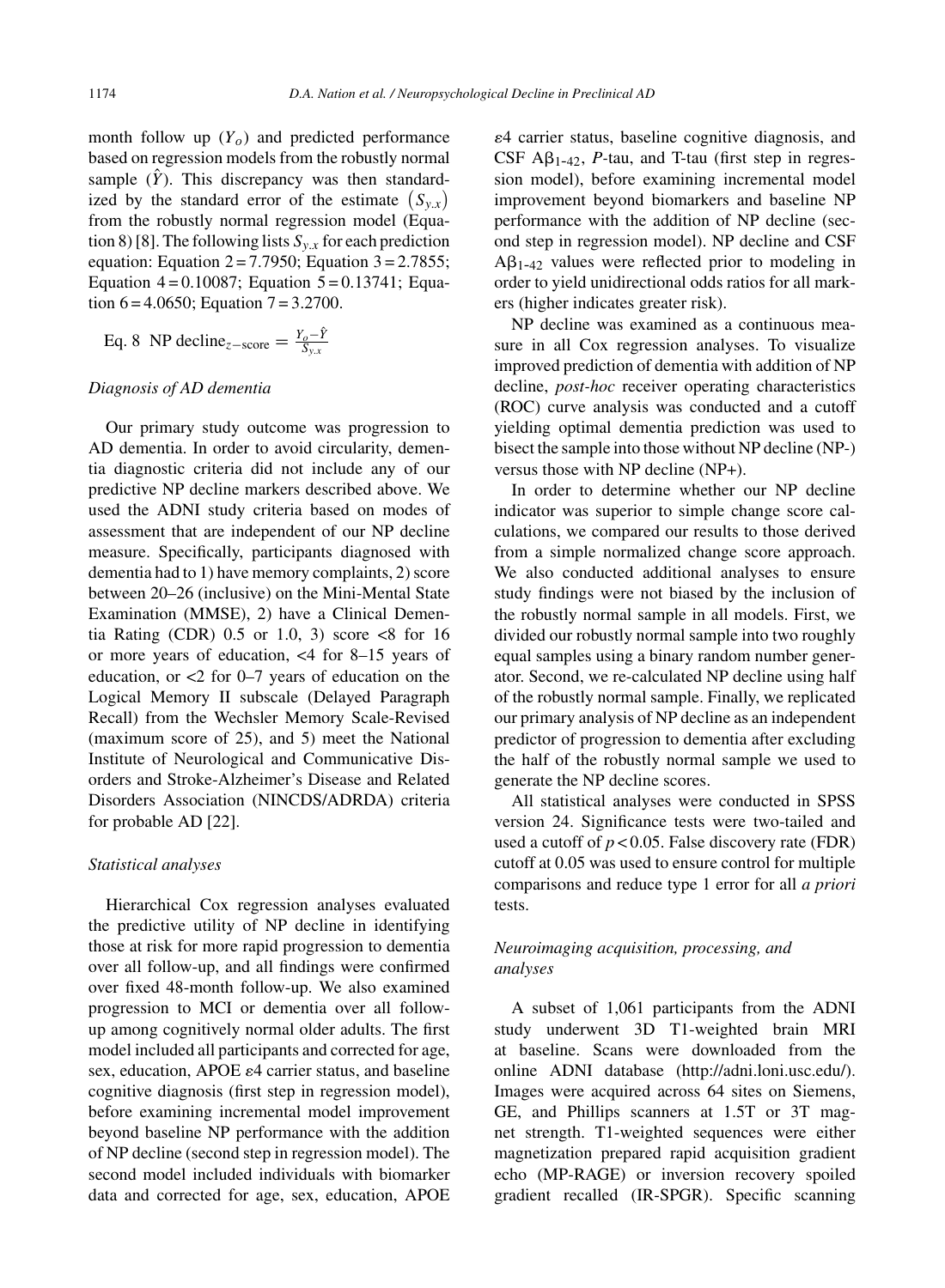| Demographics                              | Mean $\pm$ SD or n, % |                    |
|-------------------------------------------|-----------------------|--------------------|
| N                                         | 1074                  |                    |
| Age $(y)$                                 | $73.6 \pm 7.0$        | 55-90 year range   |
| Sex (# of men, $%$ )                      | 471, 43.7%            |                    |
| Education $(y)$                           | $16.2 \pm 2.7$        | 6-20 year range    |
| APOE $\varepsilon$ 4 carriers (n, %)      | 436, 59.5%            |                    |
| Cluster-derived MCI diagnosis             | 411, 38.7%            |                    |
| CSF Biomarkers $(n = 755)$                |                       |                    |
| A $\beta$ -Ptau- $(n, \%)$                | 276, 36.4%            |                    |
| $A\beta+Ptau-(n, %)$                      | 148, 13.7%            |                    |
| $A\beta$ -Ptau+ $(n, %)$                  | 120, 11.1%            |                    |
| $A\beta + Ptau+(n, %)$                    | 214, 19.9%            |                    |
| Neuropsychological Markers                |                       |                    |
| Memory                                    | <b>Baseline</b>       | 12-month Follow-up |
| AVLT Trials 1-5 (words recalled)          | $38.9 \pm 11.3$       | $38.7 \pm 12.4$    |
| AVLT Trials $6 \& 7$ avg (words recalled) | $6.1 \pm 3.9$         | $6.1 \pm 4.4$      |
| <b>Executive Function</b>                 |                       |                    |
| Trails A (log-transformed seconds)        | $1.55 \pm 0.16$       | $1.54 \pm 0.16$    |
| Trails B (log-transformed seconds)        | $1.95 \pm 0.20$       | $1.95 \pm 0.21$    |
| Language                                  |                       |                    |
| Animals (# correctly named)               | $18.8 \pm 5.4$        | $18.7 \pm 5.7$     |
| Vegetables (# correctly named) $(n=495)$  | $12.7 \pm 4.1$        | $12.4 \pm 4.5$     |

Table 1 Demographics and clinical characteristics

parameters for each scanner can be viewed online [\(http://adni.loni.usc.edu/methods/documents/mri-pro](http://adni.loni.usc.edu/methods/documents/mri-protocols/) tocols/). Prior to analyses, images were individually checked for quality and aligned along the anterior and posterior commissures.

For group comparisons of grey matter volumes, voxel-based morphometry (VBM) analyses were conducted in Matlab using SPM12 and the DARTEL toolbox, as previously described [23, 24]. Briefly, T1-weighted images were first segmented into grey and white matter tissue classes using SPM12's unified segmentation procedure, followed by the creation of a study-specific DARTEL template. Images were then iteratively aligned to the template, spatially normalized, and smoothed with an 8 mm full-width at half-maximum isotropic Gaussian kernel. Voxel-wise *t-*tests were used to compare participants with and without NP decline, stratified by baseline cognitive diagnosis (CN NP- versus CN NP+and MCI NPversus MCI NP+). All analyses controlled for age, sex, education, APOE  $\varepsilon$ 4 carrier status and total intracranial volume. Resulting grey matter maps were visually inspected in SPM and regions of volumetric difference were identified via labels from the built-in Neuromorphometric atlas (http://www.oasisbrains.org and http://neuromorphometrics.com). The cluster level significance threshold was set at *p* < 0.05 with family-wise error (FWE) rate correction for multiple comparisons.

# **RESULTS**

### *Participants*

Table 1 displays the ADNI sample demographic and clinical characteristics for all non-demented participants at baseline and 12-month follow-up exam.

# *NP decline predicting dementia risk beyond baseline cognitive diagnosis*

There were 221 patients who progressed to dementia (see Supplementary Table 1 for all events by month of follow-up and cognitive diagnosis). NP decline significantly improved the model and was linked to approximately 2.8-fold increased risk for future dementia after controlling for age, sex, education, APOE  $\varepsilon$ 4 carrier status, and cognitive diagnosis (change from first step in the regression model:  $\chi^2$  = 69.861, *p* < 0.001, odds ratio = 2.841; Table 2 displays the model; Supplementary Table 2 provides MMSE, CDR, and Logical Memory Story A delayed free recall scores for all 4 participant groups).

ROC analysis indicated an optimal cutoff for [predicting dementia of](http://www.oasis-brains.org and http://neuromorphometrics.com)  $z = -0.5716$ , approximately corresponding to the 28th cumulative percentile, for the cognitively normal group, and  $z = -0.4270$ , approximately corresponding to the 33rd percentile, for the MCI group. Findings were confirmed in the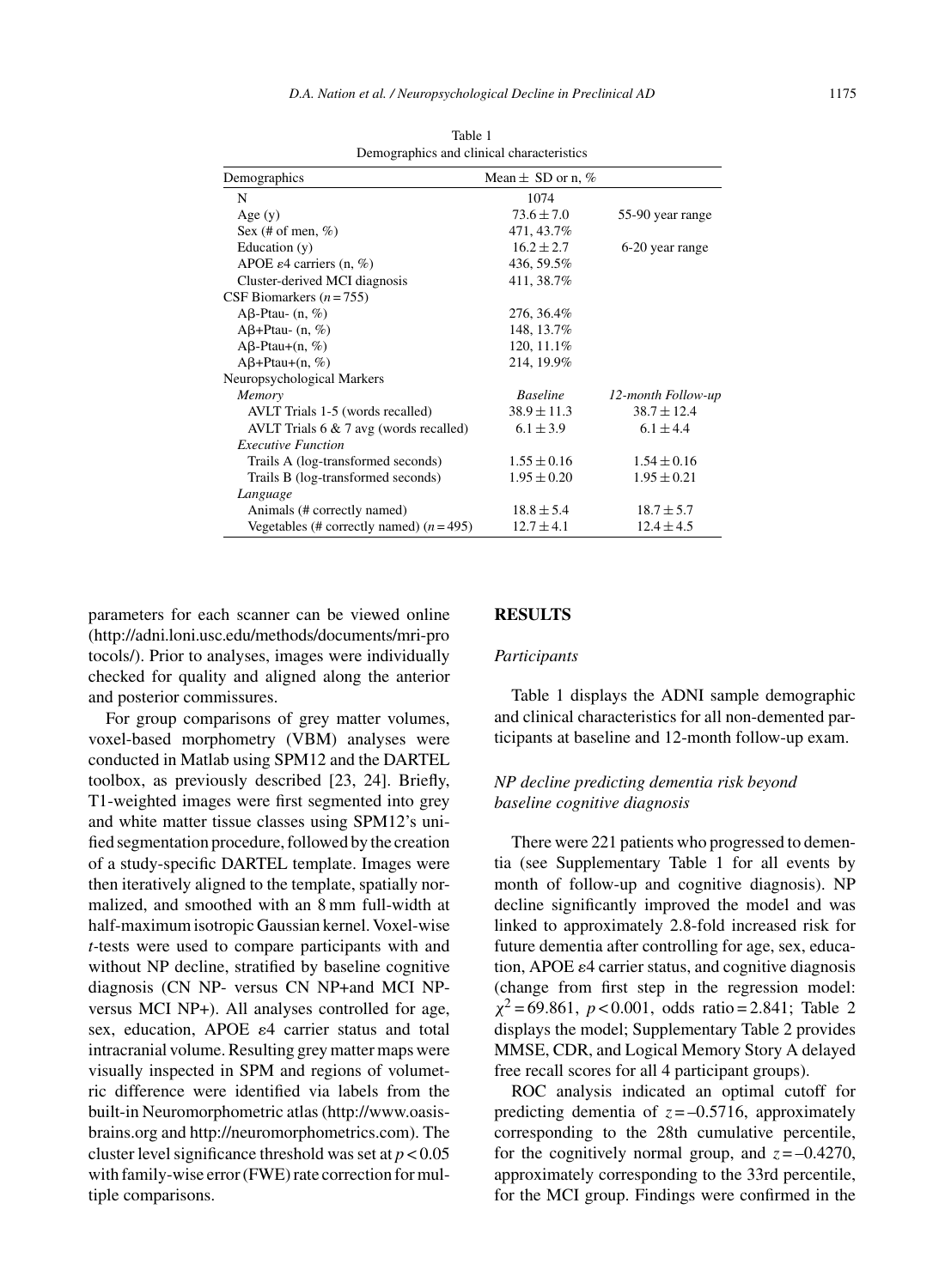Table 2

Cox regression model for neuropsychological (NP) decline predicting future dementia beyond baseline diagnosis Wald *p* Odds Ratio 95% Confidence Interval Lower Upper Age 7.351 0.007 1.029 1.008 1.051 Sex 1.077 0.299 0.862 0.650 1.141 Education 1.292 0.256 1.027 0.981 1.076<br>APOE  $\epsilon$ 4 60.352 < 0.001 3.086 2.322 4.100 APOE  $\varepsilon$ 4 60.352 <0.001 3.086 2.322 4.100

Cognitive Diagnosis 58.977 <0.001 3.447 2.513 4.727 NP decline  $73.206$  <0.001 2.841 2.236 3.608



Fig. 1. Neuropsychological decline predicts dementia beyond cognitive diagnosis. Cox regression models predicting progression to dementia over all follow-up among those who were cognitively normal (CN) without neuropsychological decline (CN NP-, dashed blue line) versus CN with neuropsychological decline (CN NP+, solid blue line), and MCI patients without neuropsychological decline (MCI NP-, dashed red line) versus MCI with neuropsychological decline (MCI NP+, solid red line). See Supplementary Table 2 for subject numbers, MMSE, CDR, and Logical Memory Story A delayed free recall scores by participant subgroup.

same analysis with a fixed 48-month follow-up to ensure no bias was introduced by variable follow-up interval (Supplementary Table 3). Figure 1 displays results of Cox regression stratified by cognitive diagnosis and optimal NP decline cutoff (*N*= 1,074). Findings were also confirmed in two additional *posthoc* analyses that used random number generators to identify a subsample of robustly normal participants used to generate prediction equations. These participants were excluded from the test sample used in Cox regression analyses examining NP decline as a predictor of future dementia. Both analyses replicated the original study findings (Supplementary Table 4).

Additional analyses focused on the ADNI cognitively normal subgroup demonstrated that NP decline predicted progression to either MCI (by ADNI criteria) or dementia over all follow-up in those who were cognitively normal by ADNI criteria at both baseline and 12-month follow up (Supplementary Table 5).

Comparison of study results using regressionbased norms (Table 2) to those of normalized simple difference scores revealed an apparent superiority of regression-based norming (OR 1.959, *p* < 0.001 for simple difference versus OR 2.841, *p* < 0.001, for regression approach), but normalized difference scores were also predictive of future decline (Supplementary Table 6)

# *NP decline predicting dementia risk beyond biomarker profiles*

There were 134 patients who progressed to dementia (see Supplementary Table 7 for all events and censored cases for each month of follow-up). NP decline significantly improved the model and was linked to greater than 2.2-fold increased risk for future dementia after controlling for age, sex, education, APOE  $\varepsilon$ 4 carrier status, cognitive diagnosis, and CSF  $\mathsf{A}\mathsf{B}$ , P-tau, and T-tau (change from first step in the regression model:  $\chi^2$  = 26.365, *p* < 0.001, odds ratio = 2.283; Table 3 displays the model). ROC analysis indicated an optimal cutoff for predicting dementia of  $z = -0.5808$ , approximately corresponding to the 28th cumulative percentile, for the cognitively normal group, and  $z = -0.5051$ , approximately corresponding to the 30th percentile, for the MCI group. Figure 2 displays results of Cox regression stratified by cognitive diagnosis, AD biomarker profile and optimal NP decline cutoff (*n* = 703 with complete data and follow-up >12 months). Findings were confirmed in the same analysis with a fixed 48-month follow-up (Supplementary Table 8).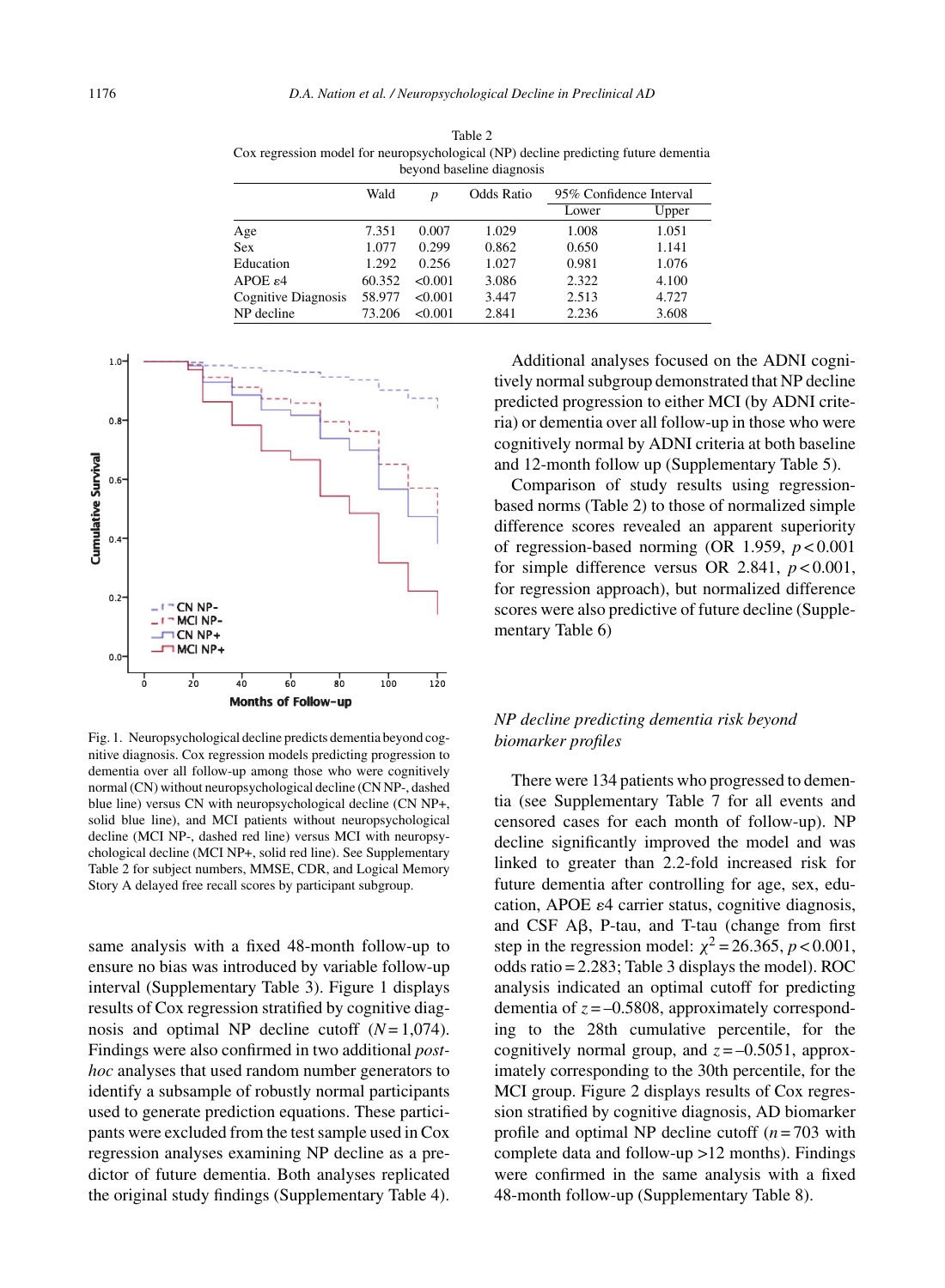|                                   | Wald   | p       | Odds Ratio | 95% Confidence Interval |       |  |
|-----------------------------------|--------|---------|------------|-------------------------|-------|--|
|                                   |        |         |            | Lower                   | Upper |  |
| Age                               | 2.217  | 0.136   | 1.021      | 0.994                   | 1.048 |  |
| <b>Sex</b>                        | 0.502  | 0.479   | 1.146      | 0.787                   | 1.668 |  |
| Education                         | 0.749  | 0.387   | 1.027      | 0.966                   | 1.092 |  |
| APOE $\varepsilon$ 4              | 1.980  | 0.159   | 1.336      | 0.893                   | 1.998 |  |
| CSF $\mathbf{A}\mathbf{B}_{1-42}$ | 30.352 | < 0.001 | 1.002      | 1.001                   | 1.002 |  |
| $CSFP-tau$                        | 0.362  | 0.547   | 0.982      | 0.925                   | 1.042 |  |
| $CSFT-tau$                        | 2.107  | 0.147   | 1.005      | 0.998                   | 1.012 |  |
| Cognitive Diagnosis               | 25.956 | < 0.001 | 2.933      | 1.939                   | 4.436 |  |
| NP decline                        | 27.321 | < 0.001 | 2.283      | 1.675                   | 3.112 |  |

Table 3 Cox regression model for neuropsychological (NP) decline predicting future dementia beyond AD biomarkers

#### *Baseline brain volumetric analysis*

Figure 3 displays FWE corrected results of VBM analysis comparing brain volumes at baseline CN participants without NP decline to those with NP decline (Fig. 3A), as well as MCI patients without NP decline versus with NP decline (Fig. 3B) (see Supplementary Tables 9 and 10 for coordinates and other cluster details). Findings indicated smaller brain volume specifically within the hippocampus of CN participants with NP decline relative to those without NP decline, and smaller volumes within the hippocampus and medial temporal lobes of MCI participants with NP decline relative to those without NP decline.

# **DISCUSSION**

Asymptomatic older adults performing below expectations at follow-up exhibit more rapid progression to dementia, regardless of demographic factors, APOE  $\varepsilon$ 4 carrier status, or biomarker status. Our linear regression-based approach was able to detect subtle cognitive changes that presaged ultimate risk for dementia, even in asymptomatic individuals showing normal range performance. The same approach identified pernicious cases of MCI with more rapid progression to dementia. Including longitudinal classification of NP decline in addition to baseline diagnosis and biomarker status will improve estimation of proximal dementia risk, particularly in asymptomatic cases. Notably, asymptomatic participants showing NP decline progressed to dementia at a rate similar to MCI patients showing no NP decline. This finding is consistent with the notion of a continuum of neuropsychological performance spanning the normal-to-mildly impaired range [2, 6, 25, 26], and that the addition of quantitative information

regarding longitudinal decline improves our ability to classify individuals who are performing near diagnostic thresholds.

Prior studies have found that cognitively normal older adults who are biomarker positive for both CSF  $A\beta$  and *P*-tau are at increased risk for AD dementia [27]. According to recent research recommendations for neurocognitive staging of AD, these AD biomarker positive individuals without NP decline are Stage 1 and those with NP decline are Stage 2 [6]. The present study findings suggest that Stage 2 patients are at far greater risk for future dementia than Stage 1. Notably, older adults showing AD biomarker abnormalities are at increased risk for dementia, but the majority of that risk applies only to those who also exhibit NP decline. This may be due to the fact that current AD biomarkers do not account for a host of other co-morbid pathological factors likely contributing to overall dementia risk, including premorbid brain vulnerabilities and co-morbid brain pathologies [28]. Recent autopsy series have demonstrated that the most common form of dementia is due to multiple pathologies [29], and over 200 different combinations of pathology were observed in a large autopsy series [30]. Cognitive reserve and other genetic, psychological and environmental factors are also known to limit the relationship between underlying pathology and its clinical manifestation [31, 32]. The resulting impact of NP decline on prognostic accuracy has enormous clinical consequences in terms of targeting treatment toward those at the greatest risk and limiting iatrogenic effects in those at low risk. As demonstrated, use of NP decline with AD biomarkers may improve prognostic accuracy in asymptomatic patients.

The current conceptualization of Stage 3 neurocognitive decline includes both abnormal baseline performance and evidence of longitudinal decline [6], consistent with a tradition that makes no distinction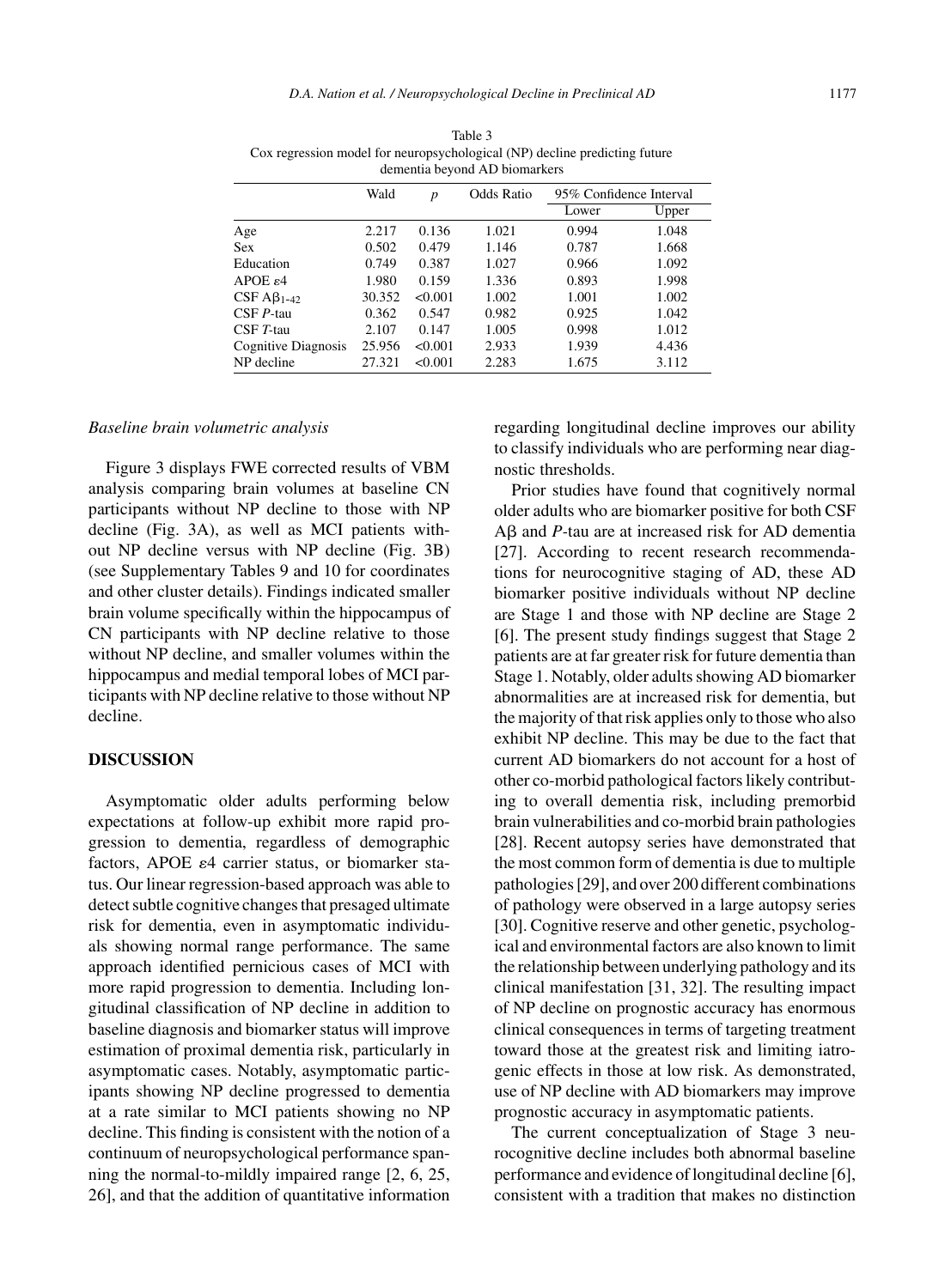

Fig. 2. Neuropsychological decline predicts dementia beyond AD biomarkers. Cox regression models predicting progression to dementia over all follow-up by cognitive diagnosis without neuropsychological decline (CN dashed blue; MCI dashed red) versus those cognitive diagnosis with neuropsychological decline (CN solid blue; MCI solid red) for each biomarker profile, including normal AD biomarkers, Aß-Ptau- (A: *n* = 276, MMSE = 28.7[1.4]), AD pathophysiology, A $\beta$ +Ptau- (B: *n* = 148, MMSE = 28.4[1.6]), suspected non-AD pathophysiology, A $\beta$ -Ptau+(C: *n* = 120, MMSE = 28.5[1.5]), and AD, A $\beta$ +Ptau+(D: *n* = 214, MMSE = 27.7[1.8]). Mean[SD].

between progressive and non-progressive forms of MCI [33]. Although an individual's absolute level of cognitive ability at baseline is likely to be a more powerful predictor of imminent dementia risk, as suggested by the greater odds ratios for baseline diagnosis versus decline status, this baseline ability presents an incomplete picture of an individual's overall risk in that it contains no information on cognitive trajectory. Premorbid cognitive ability,

cultural/ethnic background, and linguistic variability limit the ability of baseline exams to optimally predict risk for dementia [34]. These factors may be less salient when evaluating within-subject variance from baseline to follow-up, suggesting NP decline may have value in evaluating more diverse populations. However, this remains an open question for future studies to evaluate using more ethnically diverse samples.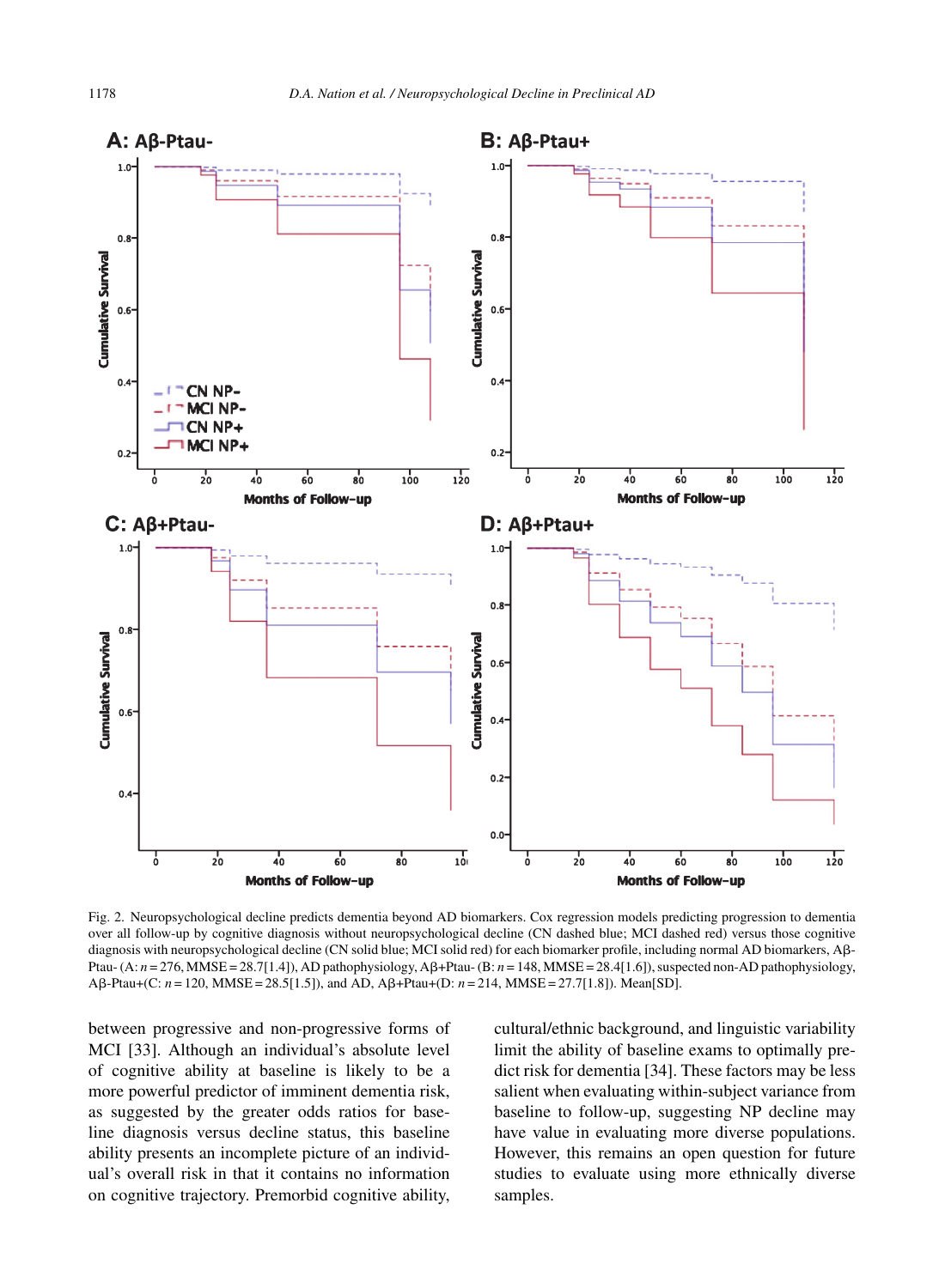

Fig. 3. Neuropsychological decline linked to baseline hippocampal and medial temporal lobe volume. Results of voxel-based morphometry analysis after FWE correction are displayed as*t*-maps overlaid onto a template T1 image for anatomical reference. Findings from two-sample *t*-tests show a consistent pattern of smaller hippocampal volume in CN participants with NP decline versus CN without NP decline (A) and smaller hippocampal and medial temporal volume in MCI patients with NP decline versus MCI without NP decline (B).

There are no operationalized criteria for cognitive decline as described in the research recommendations for diagnosis and staging of neurocognitive decline in AD [6]. Subjective reports of cognitive decline are prone to errors [35] and reliable informants are not always available or able to notice subtle cognitive changes. For these and other reasons, serial neuropsychological data may be the favored method for establishing cognitive trajectories. However, the known influence of practice effects and regression to the mean makes clinical judgments based on raw score changes extremely difficult [7]. The present study demonstrates that the use of regression-based norming practices can aid in the interpretation of serial neuropsychological test data. We also provide normative regression equations and optimal cutoff values for ascertaining the presence or absence of NP decline, which may be of clinical and investigational value in patients and participants similar to those studied as part of ADNI. Although more research is needed across different populations and test batteries, the present approach provides a relatively simple framework that may be readily applied in clinical and research settings. This practice is analogous to the widely adopted method of norm-referenced demographic corrections, but adds a norm-referencing method for neuropsychological change over 12 months. Future studies may help determine whether regression, mixed modeling, simple change scores, or other approaches are the most appropriate for obtaining norm-referenced decline metrics, but the present study findings suggested regression-based methods may be superior to simple change scores.

Despite the advantages of using neuropsychological markers as risk indicators for dementia, such an approach has also been understandably criticized for circularity since neuropsychological markers are often also used to arrive at a diagnosis of dementia. For this reason, the present study used independent modes of assessment to ascertain dementia diagnosis as the criterion measure. Thus, it is unlikely that shared methods variance alone can account for the study findings. The face validity of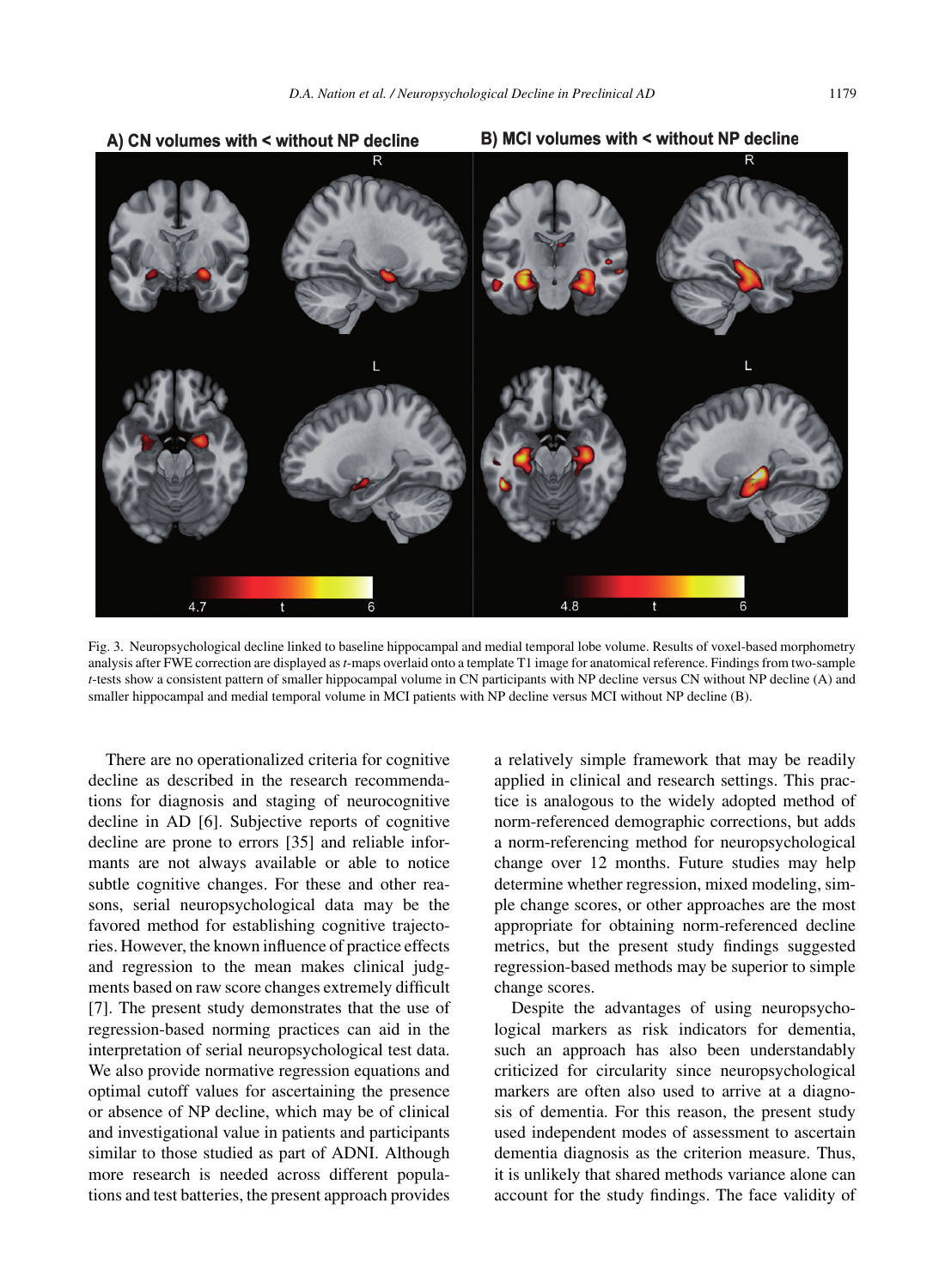neuropsychological markers as indicators of cognitive impairment should not preclude their use as prognostic instruments, particularly since these markers predict progression over lengthy follow-up intervals in patients who are initially asymptomatic. Ultimately NP decline demonstrates considerable utility in predicting who will progress to dementia, indicating critical value for clinicians and scientists working with this population.

Prior work has demonstrated correlations between hippocampal volume and both AD biomarkers [36, 37] and cognitive decline [37] during the early stages of the disease. Consistent with these findings, older adults with NP decline exhibited smaller regional baseline brain volumes than those without NP decline in a pattern that was remarkably specific to the hippocampus and surrounding medial temporal regions. Although medial temporal regions are traditionally associated with memory functions and most attempts to identify preclinical decline have focused predominantly on memory measures [38], we chose to use tests that also assessed executive function and semantic fluency. Recent studies have suggested more widespread impact of preclinical AD across neuropsychological domains [2]. Consistent with these findings, research recommendations acknowledge that AD-related cognitive impairment may involve widespread versus specific cognitive domain impairment [6, 25]. This may be particularly true for NP decline versus single exam findings since subthreshold declines may occur across domains. Increased reliability is another advantage of global composites that average scores across domains, which may improve the likelihood of detected subtle cognitive changes. Future studies should use longitudinal and multimodal imaging to identify additional structural and functional characteristics of early NP decline, improving our understanding of the neuropathology underlying progressive forms of cognitive impairment.

Single exam diagnosis or biomarker-only evaluations are not likely to yield accurate prediction of when an individual will progress to dementia. Inclusion of asymptomatic individuals with no NP decline in clinical trials may require much larger samples and greatly extended follow-up due to high variability in progression rates. This leads to increased costs and delayed progress toward predicting and preventing dementia, as well as exposure of low risk individuals to potentially detrimental medication side effects. If additional studies can establish widely accepted standards for establishing cognitive trajectories, trial

design may be improved by adding cognitive trajectory to single exam diagnoses to further classify participant risk.

Study limitations include the ADNI sample being comprised of relatively highly educated and demographically homogenous individuals recruited from over 50 sites across the US and Canada with variable sampling bias and methodology, and inclusion/exclusion criteria that limited comorbid neuropathological factors. Extension of the present study findings in larger community-based samples may further support the predictive utility of NP decline as a prognostic supplement to biomarkers and baseline cognitive diagnosis. Another potential limitation was the inclusion of robustly normal participants in both the generation of NP decline prediction equations and the testing of those equations as predictors of future dementia. However, we were able to replicate the main study findings in sub-analysis that excluded the robustly normal participants used to generate the equations, alleviating concern that circularity may have influenced our results. An additional concern may be raised regarding the application of normative regression equations to both cognitively normal and MCI cases since these two groups would have different anticipated cognitive trajectories. We chose to use normative models for both groups in an effort to not only predict future dementia in patients who are initially normal, but also to improve the prognostic value of MCI diagnosis, an inherently unstable category. Future studies will also evaluate whether use of 3 time-points further improves evaluation of NP decline, determine the degree to which individual tests contribute to overall decline prediction, and further characterize heterogeneity in patterns of decline across MCI subtypes.

# **ACKNOWLEDGMENTS**

The study data analysis was supported by NIH grants (R21AG055034, P50 AG005142, P01 AG052350, R01AG055430) and Alzheimer's Association grant AARG-17-532905.

Data collection and sharing for this project was funded by the Alzheimer's Disease Neuroimaging Initiative (ADNI) (National Institutes of Health Grant U01 AG024904) and DOD ADNI (Department of Defense award number W81XWH-12-2-0012). ADNI is funded by the National Institute on Aging, the National Institute of Biomedical Imaging and Bioengineering, and through generous contributions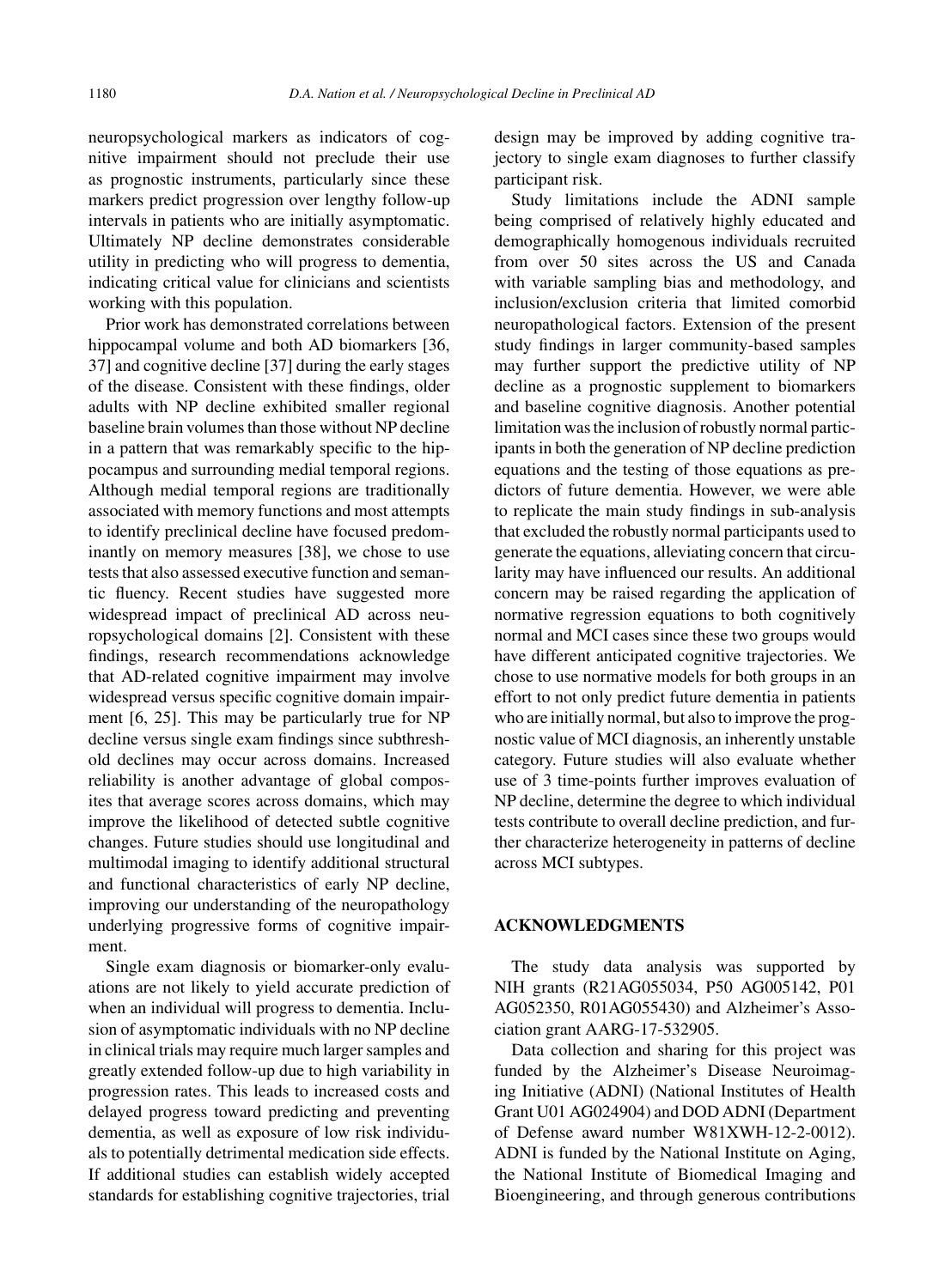from the following: AbbVie, Alzheimer's Association; Alzheimer's Drug Discovery Foundation; Araclon Biotech; BioClinica, Inc.; Biogen; Bristol-Myers Squibb Company; CereSpir, Inc.; Eisai Inc.; Elan Pharmaceuticals, Inc.; Eli Lilly and Company; EuroImmun; F. Hoffmann-La Roche Ltd and its affiliated company Genentech, Inc.; Fujirebio; GE Healthcare; IXICO Ltd.; Janssen Alzheimer Immunotherapy Research & Development, LLC.; Johnson & Johnson Pharmaceutical Research & Development LLC.; Lumosity; Lundbeck; Merck & Co., Inc.; Meso Scale Diagnostics, LLC.; NeuroRx Research; Neurotrack Technologies; Novartis Pharmaceuticals Corporation; Pfizer Inc.; Piramal Imaging; Servier; Takeda Pharmaceutical Company; and Transition Therapeutics. The Canadian Institutes of Health Research is providing funds to support ADNI clinical sites in Canada. Private sector contributions are facilitated by the Foundation for the National Institutes of Health (http://www.fnih.org). The grantee organization is the Northern California Institute for Research and Education, and the study is coordinated by the Alzheimer's Disease Cooperative Study at the University of California, San Diego. ADNI data are disseminated by the Laboratory for Neuro Imaging at the University of Southern California.

Authors' disclosures available online (https:// www.j-alz.com/manuscript-disclosures/18-0525r2).

# **SUPPLEMENTARY MATERIAL**

The supplementary material is available in the electronic version of this article: [http://dx.doi.org/](http://dx.doi.org/10.3233/JAD-180525) [10.3233/JAD-180525.](http://dx.doi.org/10.3233/JAD-180525)

#### **REFERENCES**

- [1] Bondi MW, Jak AJ, Delano-Wood L, Jacobson MW, Delis DC, Salmon DP (2008) Neuropsychological contributions to the early identification of Alzheimer's disease. *Neuropsychol Rev* **18**, 73-90.
- [2] Han SD, Nguyen CP, Stricker NH, Nation DA (2017) Detectable neuropsychological differences in early preclinical Alzheimer's disease: A meta-analysis. *Neuropsychol Rev* **27**, 305-325.
- [3] Mortamais M, Ash JA, Harrison J, Kaye J, Kramer J, Randolph C, Pose C, Albala B, Ropacki M, Ritchie CW, Ritchie K (2017) Detecting cognitive changes in preclinical Alzheimer's disease: A review of its feasibility. *Alzheimers Dement* **13**, 468-492.
- [4] Storandt M, Morris JC (2010) Ascertainment bias in the clinical diagnosis of Alzheimer disease. *Arch Neurol* **67**, 1364-1369.
- [5] Gavett BE, Ashendorf L, Gurnani AS (2015) Reliable change on neuropsychological tests in the uniform data set. *J Int Neuropsychol Soc* **21**, 558-567.
- [6] Jack CR, Jr., Bennett DA, Blennow K, Carrillo MC, Dunn B, Haeberlein SB, Holtzman DM, Jagust W, Jessen F, Karlawish J, Liu E, Molinuevo JL, Montine T, Phelps C, Rankin KP, Rowe CC, Scheltens P, Siemers E, Snyder HM, Sperling R, Contributors (2018) NIA-AA Research Framework: Toward a biological definition of Alzheimer's disease. *Alzheimers Dement* **14**, 535-562.
- [7] Slick DJ (2006) Psychometrics in Neuropsychological Assessment. 3-31. Sherman EMS, Spreen O, eds. A Compendium of Neuropsychological Tests - Third Edition.
- [8] Crawford JR, Garthwaite PH (2006) Comparing patients' predicted test scores from a regression equation with their obtained scores: A significance test and point estimate of abnormality with accompanying confidence limits. *Neuropsychology* **20**, 259-271.
- [9] Crawford JR, Howell DC (1998) Regression equations in clinical neuropsychology: An evaluation of statistical methods for comparing predicted and obtained scores. *J Clin Exp Neuropsychol* **20**, 755-762.
- [10] Hassenstab J, Ruvolo D, Jasielec M, Xiong C, Grant E, Morris JC (2015) Absence of practice effects in preclinical Alzheimer's disease. *Neuropsychology* **29**, 940-948.
- [11] Machulda MM, Pankratz VS, Christianson TJ, Ivnik RJ, Mielke MM, Roberts RO, Knopman DS, Boeve BF, Petersen RC (2013) Practice effects and longitudinal cognitive change in normal aging vs. incident mild cognitive impairment and dementia in the Mayo Clinic Study of Aging. *Clin Neuropsychol* **27**, 1247-1264.
- [12] Amieva H, Jacqmin-Gadda H, Orgogozo JM, Le Carret N, Helmer C, Letenneur L, Barberger-Gateau P, Fabrigoule C, Dartigues JF (2005) The 9 year cognitive decline before dementia of the Alzheimer type: A prospective populationbased study. *Brain* **128**, 1093-1101.
- [13] Jedynak BM, Lang A, Liu B, Katz E, Zhang Y, Wyman BT, Raunig D, Jedynak CP, Caffo B, Prince JL, Alzheimer's Disease Neuroimaging Initiative (2012) A computational neurodegenerative disease progression score: Method and results with the Alzheimer's disease Neuroimaging Initiative cohort. *Neuroimage* **63**, 1478-1486.
- [14] Iturria-Medina Y, Sotero RC, Toussaint PJ, Mateos-Perez JM, Evans AC, Alzheimer's Disease Neuroimaging Initiative (2016) Early role of vascular dysregulation on late-onset Alzheimer's disease based on multifactorial data-driven analysis. *Nat Commun* **7**, 11934.
- [15] Toledo JB, Bjerke M, Chen K, Rozycki M, Jack CR, Jr., Weiner MW, Arnold SE, Reiman EM, Davatzikos C, Shaw LM, Trojanowski JQ, Alzheimer's Disease Neuroimaging Initiative (2015) Memory, executive, and multidomain subtle cognitive impairment: Clinical and biomarker findings. *Neurology* **85**, 144-153.
- [16] Donohue MC, Sperling RA, Petersen R, Sun CK, Weiner MW, Aisen PS and Alzheimer's Disease Neuroimaging Initiative (2017) Association between elevated brain amyloid and subsequent cognitive decline among cognitively normal persons. *JAMA* **317**, 2305-2316.
- [17] Burnham SC, Bourgeat P, Dore V, Savage G, Brown B, Laws S, Maruff P, Salvado O, Ames D, Martins RN, Masters CL, Rowe CC, Villemagne VL, AIBL Research Group (2016) Clinical and cognitive trajectories in cognitively healthy elderly individuals with suspected non-Alzheimer's disease pathophysiology (SNAP) or Alzheimer's disease pathology: A longitudinal study. *Lancet Neurol* **15**, 1044-1053.